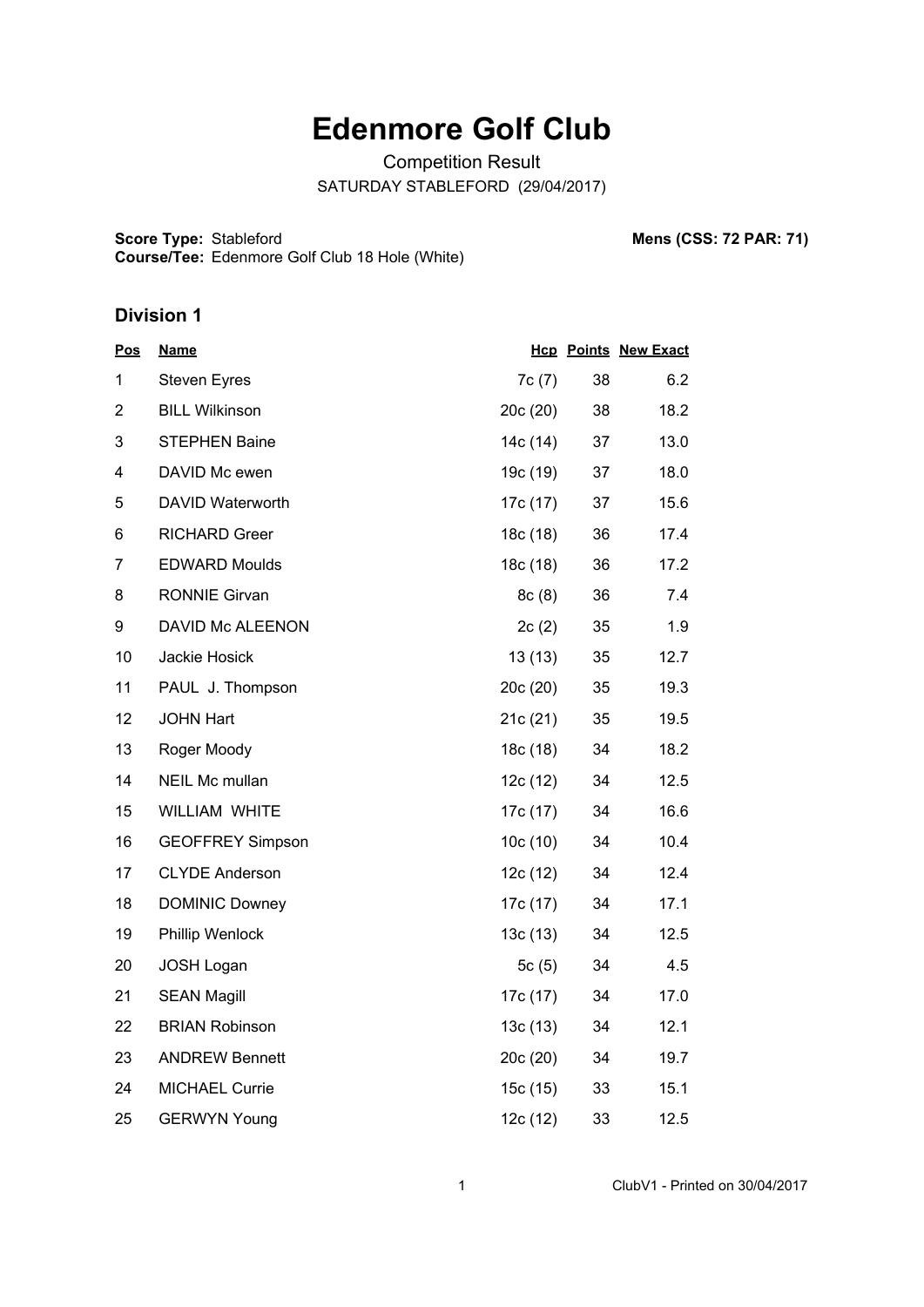| <u>Pos</u> | <b>Name</b>             |            |    | <b>Hcp Points New Exact</b> |
|------------|-------------------------|------------|----|-----------------------------|
| 26         | Leslie Woods            | 12c(12)    | 33 | 12.1                        |
| 27         | <b>GLENN Herdman</b>    | 18c (18)   | 33 | 17.7                        |
| 28         | <b>DARREN Ringland</b>  | 17c (17)   | 33 | 17.1                        |
| 29         | <b>SIMON George</b>     | 18c (18)   | 33 | 17.4                        |
| 30         | DAVID Dunlop            | 12c(12)    | 33 | 11.9                        |
| 31         | <b>THOMAS Greenaway</b> | 8c(8)      | 32 | 7.7                         |
| 32         | <b>CLIVE Knox</b>       | 11c $(11)$ | 32 | 10.7                        |
| 33         | <b>RAYMOND Craig</b>    | 16c (16)   | 32 | 16.3                        |
| 34         | <b>PAUL Patterson</b>   | 13c(13)    | 32 | 12.6                        |
| 35         | Karl Teggart            | 4c(4)      | 32 | 4.4                         |
| 36         | <b>DAVID Allen</b>      | 7c (7)     | 32 | 7.0                         |
| 37         | <b>GLENN Robb</b>       | 14c (14)   | 32 | 13.9                        |
| 38         | <b>TOM Crooks</b>       | 13c(13)    | 32 | 13.2                        |
| 39         | <b>KENNY Hylands</b>    | 19c (19)   | 32 | 18.6                        |
| 40         | DEAGLAN O'hagan         | 5c(5)      | 31 | 4.9                         |
| 41         | <b>WILLIAM Nesbitt</b>  | 12c(12)    | 31 | 11.9                        |
| 42         | <b>SAM Mc connell</b>   | 17c (17)   | 31 | 16.6                        |
| 43         | <b>NEIL Lamont</b>      | 12c (12)   | 31 | 12.6                        |
| 44         | <b>MICHAEL Crow</b>     | 19c (19)   | 31 | 18.6                        |
| 45         | <b>PAUL Cassin</b>      | 18c (18)   | 31 | 17.8                        |
| 46         | Jonathan Whiteside      | 7c(7)      | 31 | 7.2                         |
| 47         | <b>IAN Little</b>       | 13c(13)    | 31 | 13.1                        |
| 48         | <b>PAUL Murray</b>      | 9c(9)      | 31 | 8.8                         |
| 49         | <b>PHILLIP Hughes</b>   | 17c (17)   | 31 | 17.4                        |
| 50         | <b>KENNY Mc Aleenon</b> | 10c(10)    | 31 | 9.6                         |
| 51         | Michael Chapman         | 17c (17)   | 31 | 17.4                        |
| 52         | <b>PHILLIP Steele</b>   | 22c (22)   | 31 | 21.6                        |
| 53         | Stephen McNeill         | 13c(13)    | 31 | 12.6                        |
| 54         | STEPHEN Fletcher        | 21c(21)    | 31 | 21.0                        |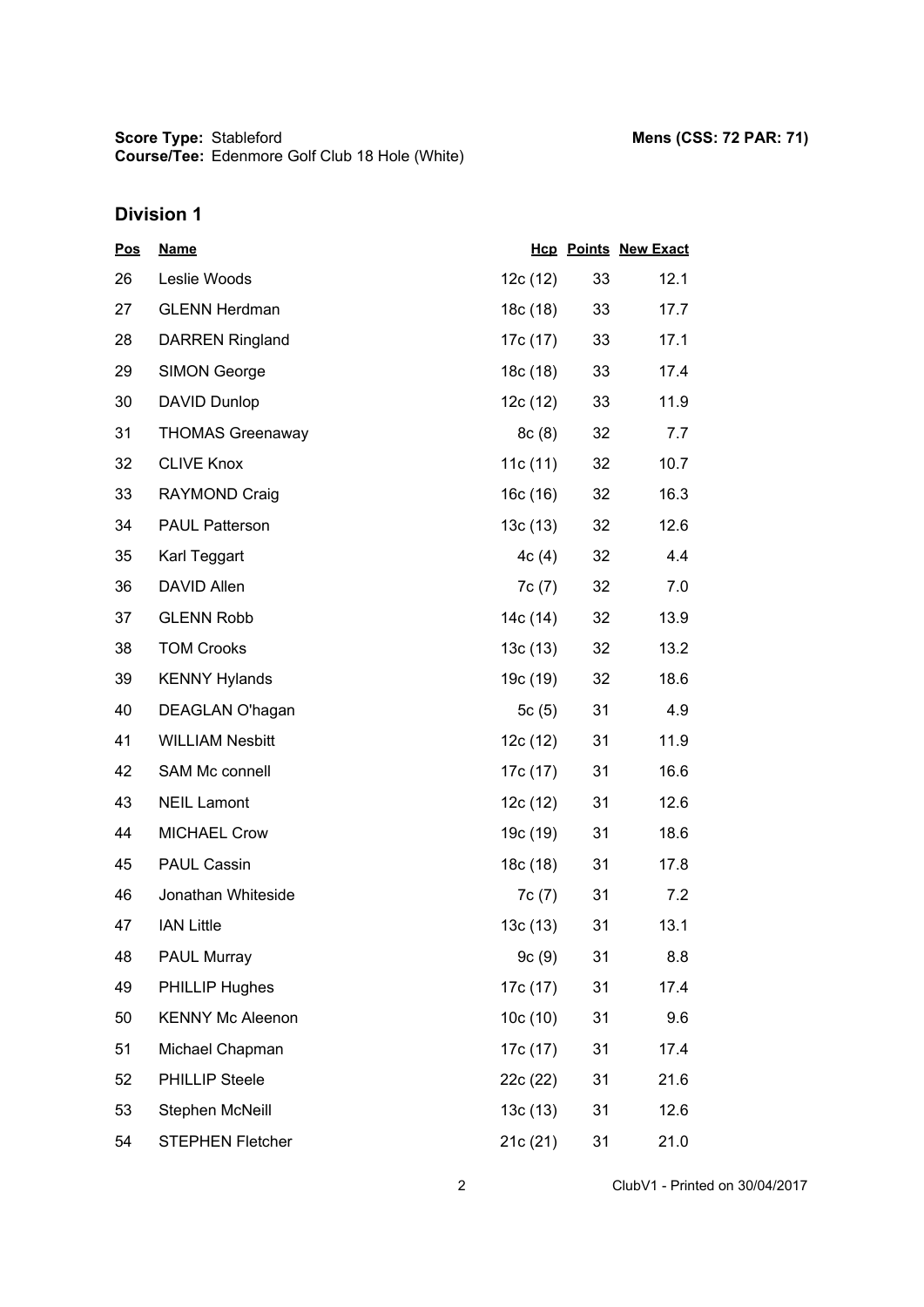| <u>Pos</u> | <b>Name</b>             |            |    | <b>Hcp Points New Exact</b> |
|------------|-------------------------|------------|----|-----------------------------|
| 55         | <b>JOHN Childs</b>      | 21c(21)    | 30 | 21.2                        |
| 56         | <b>MICHAEL Watson</b>   | 5 $c(5)$   | 30 | 5.3                         |
| 57         | PETER WHITESIDE         | 16c(16)    | 30 | 15.9                        |
| 58         | <b>GRAHAM Cantley</b>   | 14c (14)   | 30 | 14.3                        |
| 59         | <b>PHILLIP Tinsley</b>  | 13c(13)    | 30 | 12.9                        |
| 60         | Gerard Keenan           | 22c (22)   | 30 | 22.5                        |
| 61         | <b>GLEN Mc millan</b>   | 15c(15)    | 30 | 15.5                        |
| 62         | DESMOND Mc carthy       | 27c (27)   | 30 | 27.1                        |
| 63         | <b>STEPHEN Hylands</b>  | 8c(8)      | 29 | 8.3                         |
| 64         | <b>PAUL Bradley</b>     | 8c(8)      | 29 | 8.4                         |
| 65         | <b>DAVID Temple</b>     | 18c (18)   | 29 | 18.2                        |
| 66         | <b>ALAN Weir</b>        | 16c (16)   | 29 | 16.3                        |
| 67         | <b>FRANK Mc cracken</b> | 18c(18)    | 29 | 17.8                        |
| 68         | PAUL Mc kay             | 15c (15)   | 29 | 15.3                        |
| 69         | <b>BRIAN Clenaghan</b>  | 24c (24)   | 29 | 24.5                        |
| 70         | <b>BRENDAN JAMISON</b>  | 13c(13)    | 29 | 12.9                        |
| 71         | <b>PAUL Fleming</b>     | 15c (15)   | 29 | 15.2                        |
| 72         | <b>WAYNE SLOAN</b>      | 5 $c(5)$   | 29 | 5.6                         |
| 73         | <b>STEPHEN Dunlop</b>   | 16c(16)    | 29 | 15.8                        |
| 74         | <b>RYAN Agnew</b>       | 14c (14)   | 29 | 14.2                        |
| 75         | <b>HUGH Mc kay</b>      | 12c(12)    | 29 | 12.3                        |
| 76         | Ciaran Connor           | 17c (17)   | 29 | 16.7                        |
| 77         | SORLEY O'TOOLE          | 10c(10)    | 29 | 10.0                        |
| 78         | <b>WILLIAM Grant</b>    | 13c(13)    | 28 | 12.6                        |
| 79         | ADAM Mc greevy          | 11c $(11)$ | 28 | 10.7                        |
| 80         | <b>STEPHEN Andrews</b>  | 7c(7)      | 28 | 7.1                         |
| 81         | <b>ALAN Boomer</b>      | 15c(15)    | 28 | 15.0                        |
| 82         | <b>IAN Hutchison</b>    | 10c(10)    | 28 | 10.4                        |
| 83         | <b>STEPHEN Cocker</b>   | 15c (15)   | 28 | 15.6                        |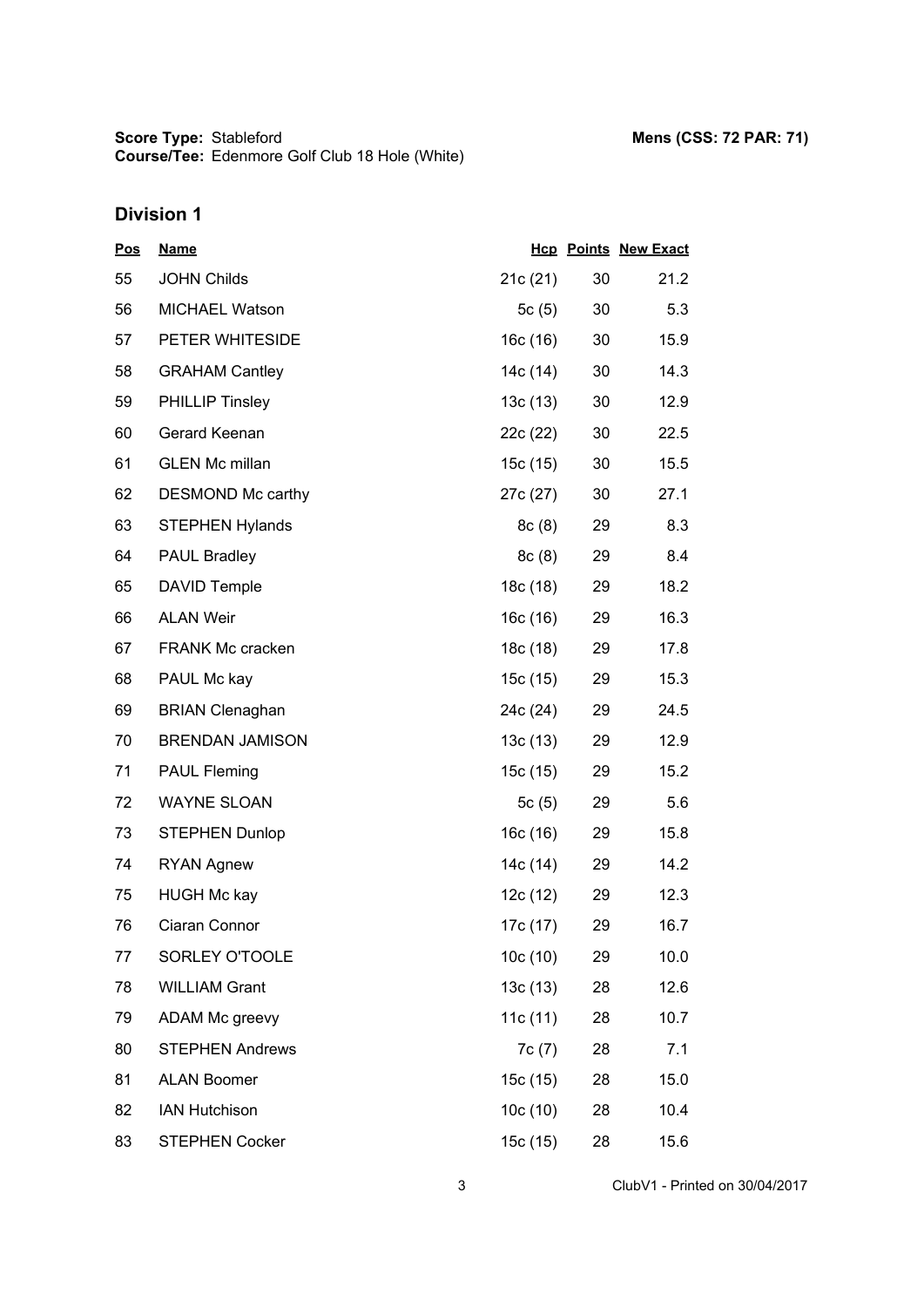**Score Type: Course/Tee:** Stableford **Mens (CSS: 72 PAR: 71)** Edenmore Golf Club 18 Hole (White)

# **Division 1**

| <u>Pos</u> | <b>Name</b>              |          |    | <b>Hcp Points New Exact</b> |
|------------|--------------------------|----------|----|-----------------------------|
| 84         | <b>SEAN Mc elhatten</b>  | 25c(25)  | 28 | 25.3                        |
| 85         | <b>PETER Nelson</b>      | 21c(21)  | 28 | 20.8                        |
| 86         | PETER MURPHY             | 3c(3)    | 27 | AWAY                        |
| 87         | <b>ROGER Wilkinson</b>   | 18c (18) | 27 | 18.1                        |
| 88         | <b>SEAN MC KEGNEY</b>    | 26c (26) | 27 | 26.3                        |
| 89         | <b>HAROLD Spence</b>     | 17c (17) | 27 | 17.4                        |
| 90         | <b>MARTIN Wright</b>     | 14c (14) | 27 | 14.3                        |
| 91         | <b>RICHARD Swain</b>     | 11c (11) | 27 | 11.5                        |
| 92         | <b>JOSEPH Brush</b>      | 14c (14) | 27 | 14.4                        |
| 93         | <b>CATHAL Austin</b>     | 23c(23)  | 27 | 22.9                        |
| 94         | <b>STEWART Rodgers</b>   | 15c (15) | 27 | 15.0                        |
| 95         | <b>JAMES Scott</b>       | 14c (14) | 27 | 14.4                        |
| 96         | <b>Scott Best</b>        | 23c(23)  | 27 | 23.0                        |
| 97         | <b>MARTIN Brunty</b>     | 13c (13) | 27 | 12.8                        |
| 98         | <b>NATHAN Lamont</b>     | 7c(7)    | 27 | 7.1                         |
| 99         | <b>STEPHEN Baxter</b>    | 15c(15)  | 26 | 15.2                        |
| 100        | <b>Christopher Loney</b> | 20c(20)  | 26 | 19.6                        |
| 101        | <b>STUART Cameron</b>    | 14c (14) | 26 | 13.8                        |
| 102        | <b>JACKIE Gilliland</b>  | 19c (19) | 26 | 18.8                        |
| 103        | <b>NIALL Moore</b>       | 9c(9)    | 26 | 9.5                         |
| 104        | <b>BILL Henderson</b>    | 14c (14) | 26 | 14.3                        |
| 105        | <b>BRYN Swift</b>        | 23c(23)  | 26 | 22.9                        |
| 106        | Ansley Graham            | 12c (12) | 25 | 12.4                        |
| 107        | <b>ROBERT Scott</b>      | 21c (21) | 25 | 20.8                        |
| 108        | <b>ALAN Patterson</b>    | 14c (14) | 25 | 13.7                        |
| 109        | SEAN Mc cabe             | 13c(13)  | 25 | 13.1                        |
| 110        | <b>COLIN Whan</b>        | 7c(7)    | 25 | 6.9                         |
| 111        | Simon Scott              | 27c (27) | 25 | 27.4                        |
| 112        | DAVID Mc neill           | 16c (16) | 25 | 15.7                        |

4 ClubV1 - Printed on 30/04/2017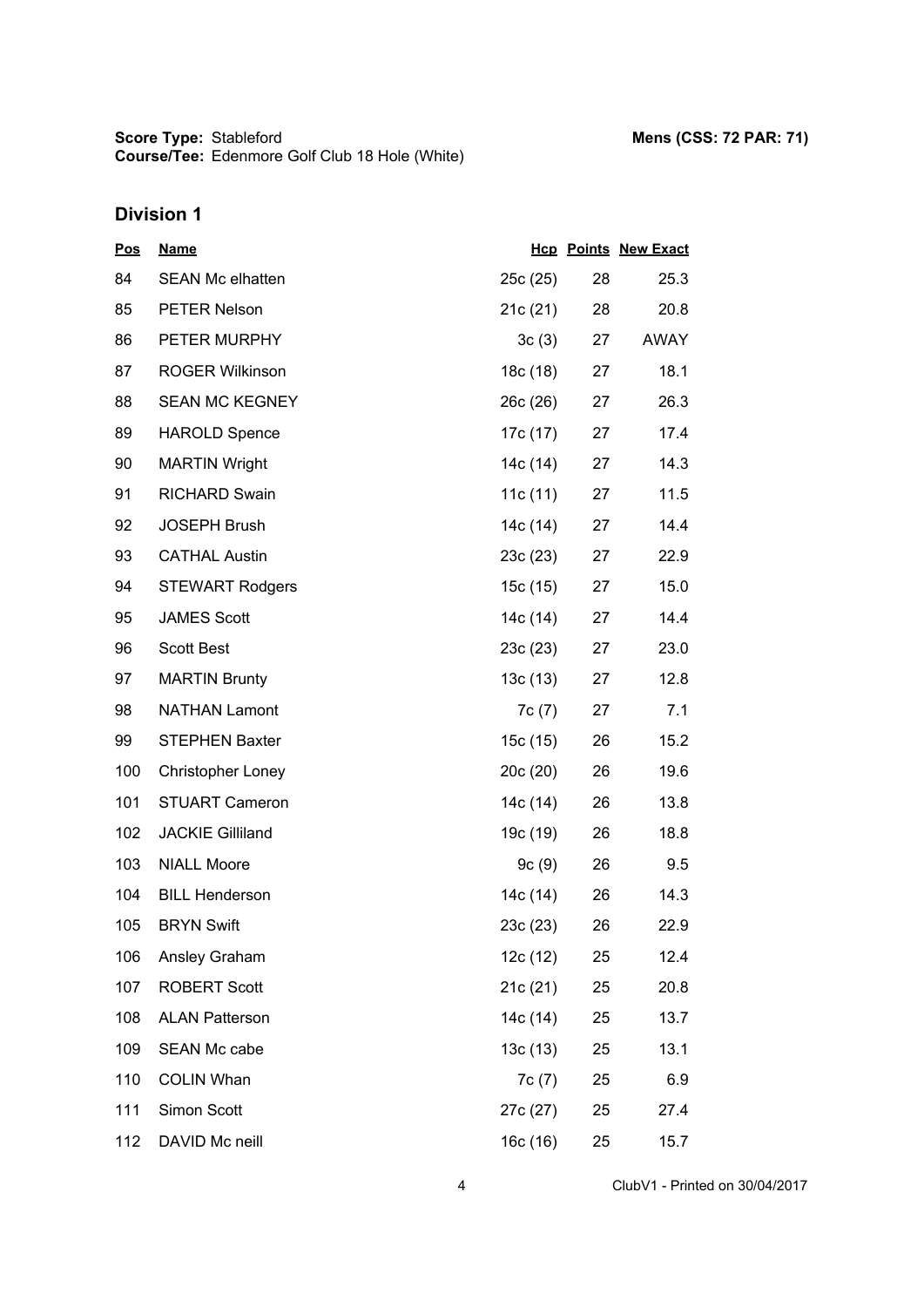| <b>Pos</b> | <b>Name</b>              |          |    | <b>Hcp Points New Exact</b> |
|------------|--------------------------|----------|----|-----------------------------|
| 113        | <b>JOHN Boyles</b>       | 9c(9)    | 24 | 9.4                         |
| 114        | <b>KEITH Robinson</b>    | 15c (15) | 24 | 15.4                        |
| 115        | <b>ALAN Irwin</b>        | 24c (24) | 24 | 23.8                        |
| 116        | James Truesdale          | 22c (22) | 24 | 22.0                        |
| 117        | <b>JOHN Stanage</b>      | 24c (24) | 24 | 24.6                        |
| 118        | <b>ROGER Erwin</b>       | 4c(4)    | 24 | 3.9                         |
| 119        | <b>WILLIAM Lonsdale</b>  | 17c (17) | 24 | 17.5                        |
| 120        | DAVID Finlayson          | 2c(2)    | 24 | 1.8                         |
| 121        | <b>GRAHAM Mc ilroy</b>   | 10c(10)  | 24 | 10.0                        |
| 122        | <b>HERBIE Boomer</b>     | 25c(25)  | 24 | 25.3                        |
| 123        | <b>AODH Hannon</b>       | 25c(25)  | 24 | 24.6                        |
| 124        | <b>WILL Bryans</b>       | 16c (16) | 24 | 16.3                        |
| 125        | James Allen              | 28c (28) | 23 | 27.7                        |
| 126        | <b>PATRICK Agnew</b>     | 5c(5)    | 23 | 5.4                         |
| 127        | <b>MICHAEL Rooney</b>    | 28c (28) | 23 | 28.0                        |
| 128        | <b>GERRY Mc clory</b>    | 15c (15) | 23 | 15.1                        |
| 129        | <b>PAUL Magill</b>       | 20c(20)  | 23 | 20.5                        |
| 130        | Ian Hamilton             | 16c (16) | 23 | 16.3                        |
| 131        | <b>TOM Chapman</b>       | 18c (18) | 23 | 17.6                        |
| 132        | <b>DAMIEN Mullan</b>     | 23c(23)  | 23 | 22.9                        |
| 133        | <b>Brian Doyle</b>       | 22c (22) | 22 | 22.1                        |
| 134        | <b>AARON Robinson</b>    | 6c(6)    | 22 | 6.0                         |
| 135        | <b>MARK Chapman</b>      | 25c(25)  | 22 | 24.6                        |
| 136        | <b>KENNETH Logan</b>     | 17c (17) | 22 | 16.7                        |
| 137        | Chris Brown              | 17(17)   | 22 | 17.6                        |
| 138        | <b>ALAN Wigton</b>       | 28c (28) | 21 | 28.0                        |
| 139        | <b>DAVID Butterfield</b> | 26c (26) | 21 | 26.4                        |
| 140        | <b>JOHN Graham</b>       | 23c (23) | 21 | 23.1                        |
| 141        | <b>GEOFF Burrowes</b>    | 16c (16) | 20 | 15.9                        |